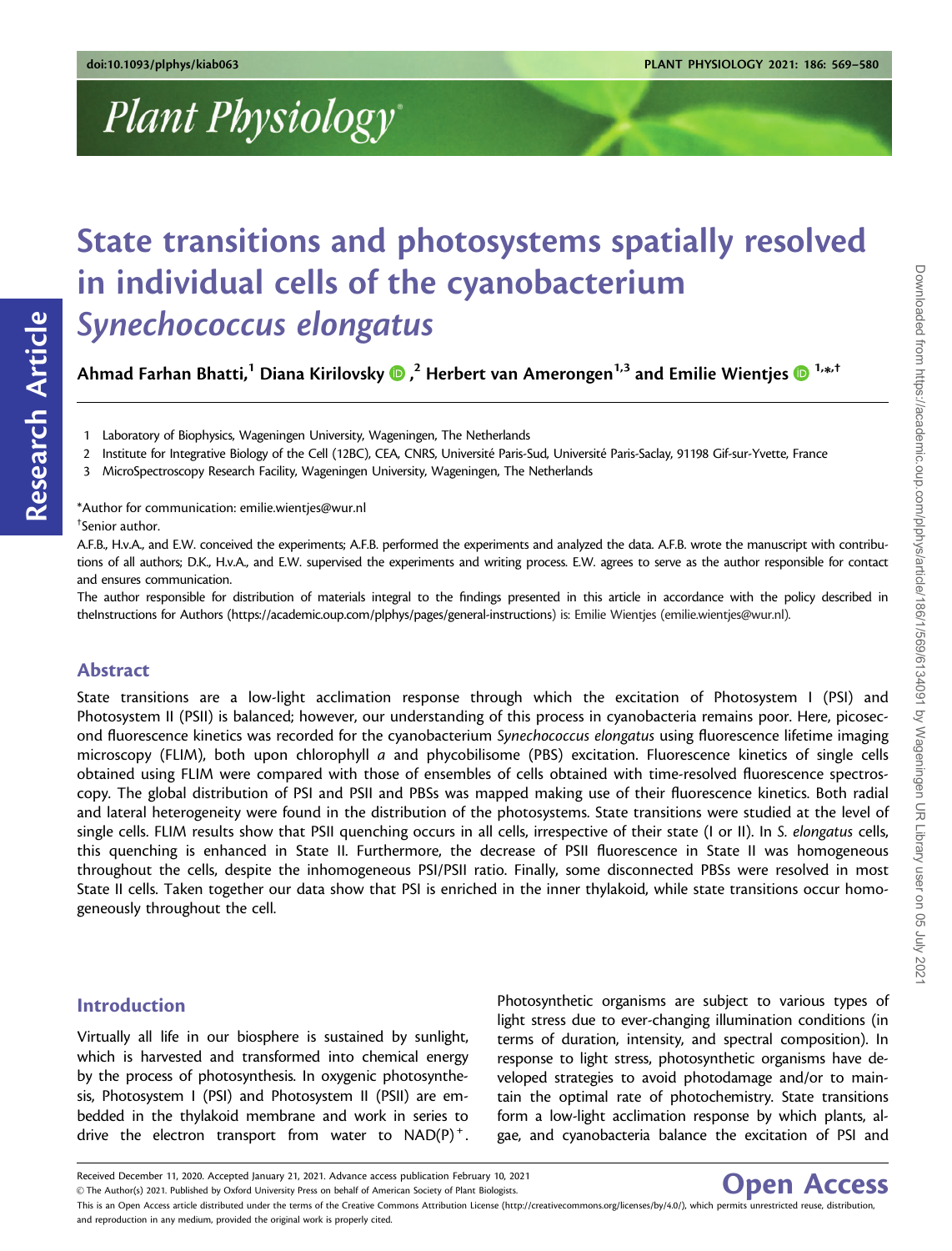PSII. The light that preferentially excites PSI leads to oxidation of the plastoquinone pool and drives the photosynthetic system to State I [\(Mullineaux and Allen, 1990;](#page-10-0) [Mullineaux, 2014](#page-10-0)). The light that preferentially excites PSII reduces the plastoquinone pool and drives the photosynthetic system to State II [\(Mullineaux and Allen, 1990;](#page-10-0) [Mullineaux, 2014](#page-10-0)).

In green plants, state transitions occur via the redistribution of light-harvesting complexes II (LHCII) between PSI and PSII ([Allen et al., 1981](#page-9-0); [Staehelin and Arntzen, 1983;](#page-10-0) [Wientjes et al., 2013;](#page-11-0) [Rochaix, 2014](#page-10-0)). In State I, LHCII is closely associated with PSII and transfers most of the absorbed energy to PSII [\(Allen et al., 1981](#page-9-0); [Rochaix, 2014](#page-10-0)). In State II, the reduction of the plastoquinone pool results in phosphorylation and decoupling of a proportion of LHCII from PSII and its association with PSI ([Allen et al., 1981;](#page-9-0) [Rochaix, 2014\)](#page-10-0). In cyanobacteria, phycobilisomes (PBSs) are considered to be the functional equivalents of LHCII in plants. Despite the fact that state transitions in cyanobacteria were already discovered in 1969 [\(Murata, 1969](#page-10-0)), a comprehensive understanding of the process is still lacking.

State transitions are characterized by a decrease in the fluorescence of PSII in State II ([McConnell et al., 2002;](#page-10-0) [Kirilovsky, 2015](#page-10-0); [Calzadilla et al., 2019\)](#page-10-0). In cyanobacteria, this is observed when probed with light that is selectively absorbed by either PBSs or chlorophyll (Chl) a [\(Chukhutsina](#page-10-0) [et al., 2015;](#page-10-0) [Ranjbar Choubeh et al., 2018](#page-10-0); [Bhatti et al., 2020](#page-9-0)). A strong decrease of PSII fluorescence in State II observed upon Chl a excitation cannot be explained by the redistribution of PBSs between PSII and PSI [\(Mullineaux et al., 1997;](#page-10-0) [McConnell et al., 2002\)](#page-10-0). This immediately distinguishes the process of state transitions in cyanobacteria from that in plants. Generally, the proposed mechanism for state transitions in cyanobacteria has been conceptually similar to the mechanism in plants and green algae. An increase of the excitation-energy transfer (EET) to PSI at the expense of PSII in State II was suggested to occur in plants and green algae [\(Allen et al., 1981](#page-9-0); [Staehelin and Arntzen, 1983;](#page-10-0) [Wientjes](#page-11-0) [et al., 2013](#page-11-0); [Rochaix, 2014](#page-10-0)). In cyanobacteria, the proposed reduced EET to PSII reaction centers in State II was explained by different hypotheses: (1) (Re)Distribution of PBSs between PSII and PSI in Synechococcus 6301 was concluded to regulate the PBS-absorbed excitation energy [\(Allen et al., 1985\)](#page-9-0); (2) The fluorescence decrease in State II in the cyanobacteria Anacystis nidulans and Synechocystis PCC 6803 was ascribed to the direct spillover of excitation energy from PSII to PSI [\(Bruce et al., 1985;](#page-10-0) [Olive et al., 1997](#page-10-0)); (3) It was proposed by [McConnell et al. \(2002\)](#page-10-0) that in a megacomplex of PBS–PSI–PSII, a decreased distance in photosystems in State II would result both in increased transfer of excitation energy from PBS to PSI and spillover of excitation energy from PSII to PSI in Synechococcus 7002 and Synechocystis 6803. However, in none of the abovementioned studies, the expected increase of PSI fluorescence was observed in State II at the expense of PSII fluorescence. By contrast, in plants, an increase in the PSI fluorescence at the expense of PSII fluorescence in State II is clearly observed us-ing time-resolved fluorescence spectroscopy [\(Bos et al.,](#page-9-0) [2019](#page-9-0)). This casts doubt whether a redistribution of excitation energy between PSI and PSII occurs during state transitions in cyanobacteria. In [Ranjbar Choubeh et al. \(2018\),](#page-10-0) state transitions in Synechococcus elongatus were induced at RT and by rapidly freezing, the various states were "captured/stabilized" and studied at 77K. No evidence was found for the migration of PBSs from PSII to PSI in State II or for the spillover of energy from PSII to PSI. Instead, the observed decrease in PSII fluorescence in State II was ascribed to direct quenching of PSII complexes. However, it is still not clear if reversible physical changes in the association of PBSs and PSII are involved in the process, which leads to quenching of PSII in State II. The role of PBSs in state transitions is particularly ambiguous, since in Synechocystis 6803, Synechococcus 7002, and Synechococcus 7120, the mutants lacking a terminal emitter protein named ApcD show no fluorescence changes upon PBS excitation and a reduced PSII fluorescence quenching upon Chl a excitation in State II ([Ashby and Mullineaux, 1999](#page-9-0); [Dong and Zhao, 2008;](#page-10-0) [Dong](#page-10-0) [et al., 2009;](#page-10-0) [Calzadilla et al., 2019;](#page-10-0) [Bhatti et al., 2020\)](#page-9-0). In our recent work [\(Bhatti et al., 2020\)](#page-9-0), it was indeed shown that in Synechocystis 6803 the PSII fluorescence decrease in State II observed upon photosystems excitation (Chl  $a$ ) was only  $\sim$ 9% in the Synechocystis  $\Delta$ ApcD as compared to 21% for WT cells. This suggests that PBSs are somehow involved in the process of state transitions in cyanobacteria.

Time-resolved fluorescence spectroscopy can in principle distinguish between the different scenarios discussed above to explain the decrease in the PSII fluorescence in State II. However, this approach usually provides an average over a very large ensemble of cells. Thus, the information about possible inhomogeneities in the spatial distribution of photosynthetic complexes in cyanobacteria cells is inaccessible with this method. In recent years, microscopy studies using either hyperspectral imaging ([Vermaas et al., 2008\)](#page-11-0) or label-ing with fluorescence proteins ([Casella et al., 2017;](#page-10-0) [Konert](#page-10-0) [et al., 2019\)](#page-10-0) have shown that PSI, PSII, and PBSs are inhomogeneously distributed over the thylakoid membranes of cyanobacteria. In a fluorescence lifetime imaging microscopy (FLIM) study on Synechocystis 6803 cells, disconnected PBSs were observed in a fraction of the cells and large variations regarding the disconnection of PBSs were found between cells ([Krumova et al., 2010](#page-10-0)). In line with these results, it appears very purposeful to study state transitions by mapping the fluorescence kinetics at the subcellular level in living cyanobacteria, as our understanding of these processes in cyanobacteria remains poor.

In the present work, we used confocal FLIM to study state transitions in S. elongatus cells at room temperature. These cells have a cylindrical shape, with typical dimensions of  $\sim$ 2.5 µm  $\times$  1.1 µm  $\times$  1.1 µm [\(Moronta-Barrios et al.,](#page-10-0) [2013](#page-10-0)). The thylakoid membrane is located near the periphery of the cell and consists typically of four membrane layers, which are connected and enclose a single lumen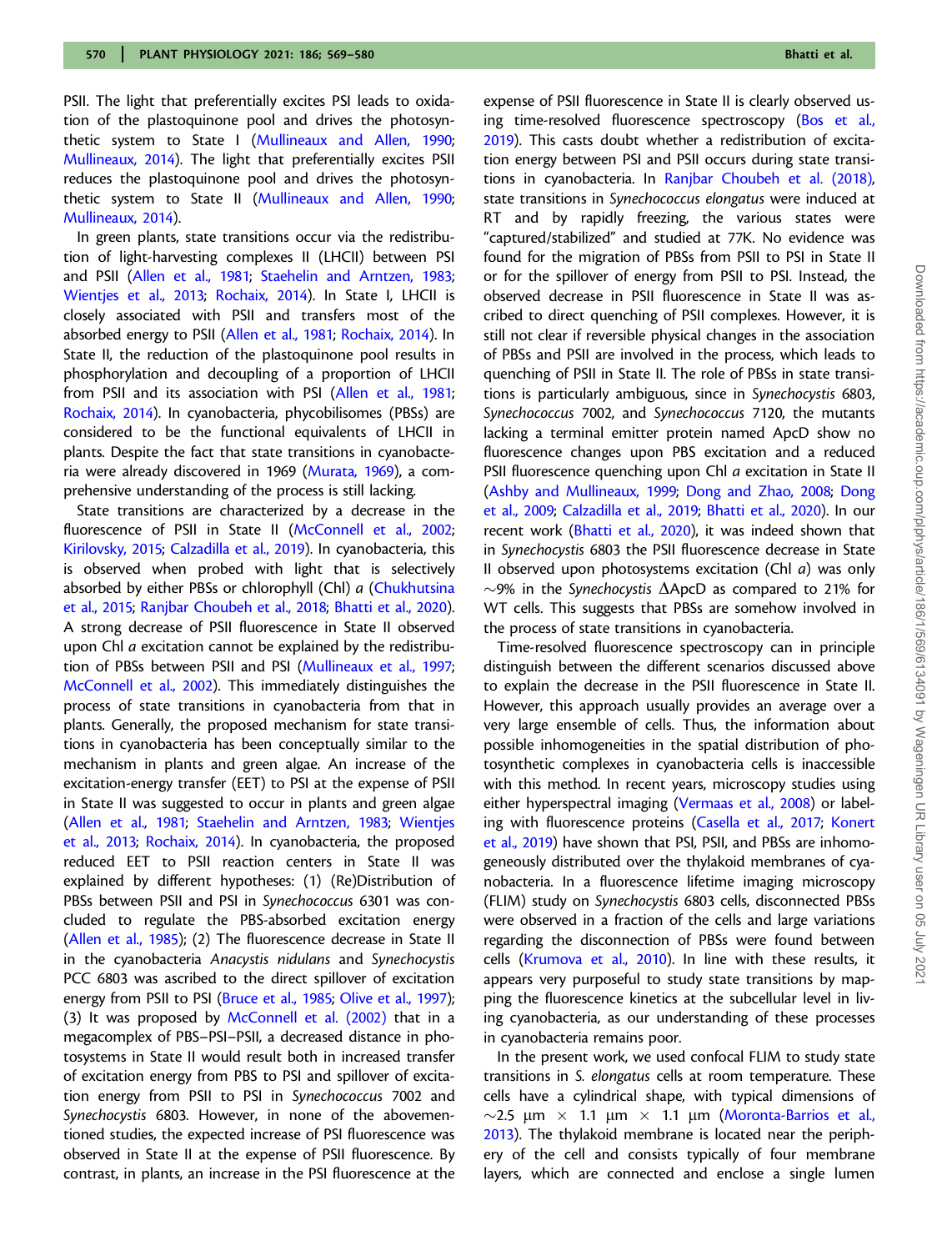<span id="page-2-0"></span>[\(Nevo et al., 2007](#page-10-0)). To investigate the spatial distribution of PBSs, PSI, and PSII in the thylakoid membrane and their role in state transitions, selective excitation of PBSs and Chl a was used. The results were compared with ensemble timeresolved fluorescence measurements, which we reported ear-lier ([Bhatti et al., 2020\)](#page-9-0).

# Results

#### Fluorescence lifetime imaging of S. elongatus

The aim of this work is to refine the understanding of the state-transitions process in cyanobacteria by investigating the role of PSI, PSII, and PBSs at the cellular level using FLIM. For this purpose, the cells were probed in States I and II after selective excitation of photosystems (440-nm excitation) and PBSs (577-nm excitation). All measurements were performed at room temperature. State I was induced by keeping the cells for 30 min in blue light. State II was induced by keeping the cells in darkness. The same cells were, respectively, imaged for States I and II. The State I cells were also illuminated with blue light during the measurement time of 60 s. The fluorescence kinetics at the cellular level obtained in this work are compared with the fluorescence kinetics of an ensemble of S. elongatus cells reported earlier [\(Bhatti et al., 2020](#page-9-0)).

#### Experimental conditions for FLIM

Direct excitation of the photosystems at 440 nm allowed us to image the fluorescence kinetics of PSI and PSII from S. elongatus cells in States I and II. The 577-nm excitation was used to probe the interaction of PBSs with photosystems in different states. The time-resolved fluorescence was recorded at 685–720 nm, where both PSI and PSII have significant emissions.

Our previous time-resolved spectroscopic studies at room temperature and 77K have revealed that state transitions in cyanobacteria are characterized by a reversible decrease in the average PSII fluorescence lifetime in State II [\(Chukhutsina et al., 2015](#page-10-0); [Ranjbar Choubeh et al., 2018](#page-10-0); [Bhatti et al., 2020](#page-9-0)). However, the fluorescence kinetics of PSII is also influenced by the laser light intensity. At very low excitation intensities, due to photochemical quenching of excitations by open PSII reaction centers, PSII fluorescence shows faster kinetics [\(Tian et al., 2013](#page-10-0)). At relatively high light intensities, the PSII fluorescence kinetics becomes slower due to the closure of PSII reaction centers [\(Tian](#page-10-0) [et al., 2013\)](#page-10-0). The PSI fluorescence kinetics are equally fast  $(\sim$ 20 ps) for open and closed RCs, and they are thus inde-pendent of the light intensity [\(Gobets et al., 2001](#page-10-0)). In this work, all measurements were done with closed PSII reaction centers to completely separate the PSI and PSII fluorescence kinetics from each other. In laser scanning confocal microscopy, a diffraction-limited laser spot scans the sample to obtain a fluorescence-based image. An accurate determination of the excitation scanning parameters is essential to reliably image the state transitions in individual cells of cyanobacteria. Whereas the laser intensity should be high enough to

close the PSII reaction centers, it should also be low enough to avoid singlet-singlet and singlet-triplet annihilation, which give rise to additional decay pathways. Furthermore, the dose of laser light that the cells receive should be limited to avoid photodamage, which would lead to the creation of quenchers and as such would shorten the excited-state life-time [\(Nozue et al., 2016](#page-10-0)). The control experiments performed to find the correct illumination conditions are described in [Supplemental Figures S1 and S2](https://academic.oup.com/plphys/article-lookup/doi/10.1093/plphys/kiab063#supplementary-data) for 440- and 577-nm excitation, respectively. Based on these measurements, 440- and 577-nm laser light intensities were selected that close the PSII RCs, do not lead to photodamage during the measurement time, and allow for reversible state transitions.

#### Chl a excitation

Fluorescence intensity and fluorescence lifetime images upon 440-nm excitation were recorded for the same S. elongatus cells first brought to State I (30 min blue light) and next to State II (30 min darkness). As the thylakoid membrane of S. elongatus cells is aligned with the cell wall, most of the fluorescence was measured at the periphery of the cells, whereas the inner regions of the cells showed very little fluorescence. State I cells (Figure 1A) showed significantly higher fluorescence as compared to State II cells (Figure 1C). Fluorescence decays were recorded using the timecorrelated single-photon counting (TCSPC) method for each pixel and three lifetimes ( $\tau_1 = \sim 20-25$  ps,  $\tau_2 = \sim 170-180$ ps, and  $\tau_3 = \sim 700 - 900$  ps) were sufficient to fit the

# S. elongatus **440 nm Excitation**



Figure 1 Confocal fluorescence microscopy images of S. elongatus cells adapted to States I and II. A and C, Steady-state intensity images of cells in States I and II, respectively. B and D, Average lifetime distributions in States I- and II-adapted cells. Same cells were imaged for both States I and II measurements. All images are equally adjusted for brightness and contrast. Excitation wavelength was 440 nm and fluorescence was recorded at 685–720 nm. Measurements were done at room temperature. Scale bar is 4  $\mu$ m. See [Supplemental Figure S7](https://academic.oup.com/plphys/article-lookup/doi/10.1093/plphys/kiab063#supplementary-data) for reproducibility of States I and II observed upon selective excitation of Chl a.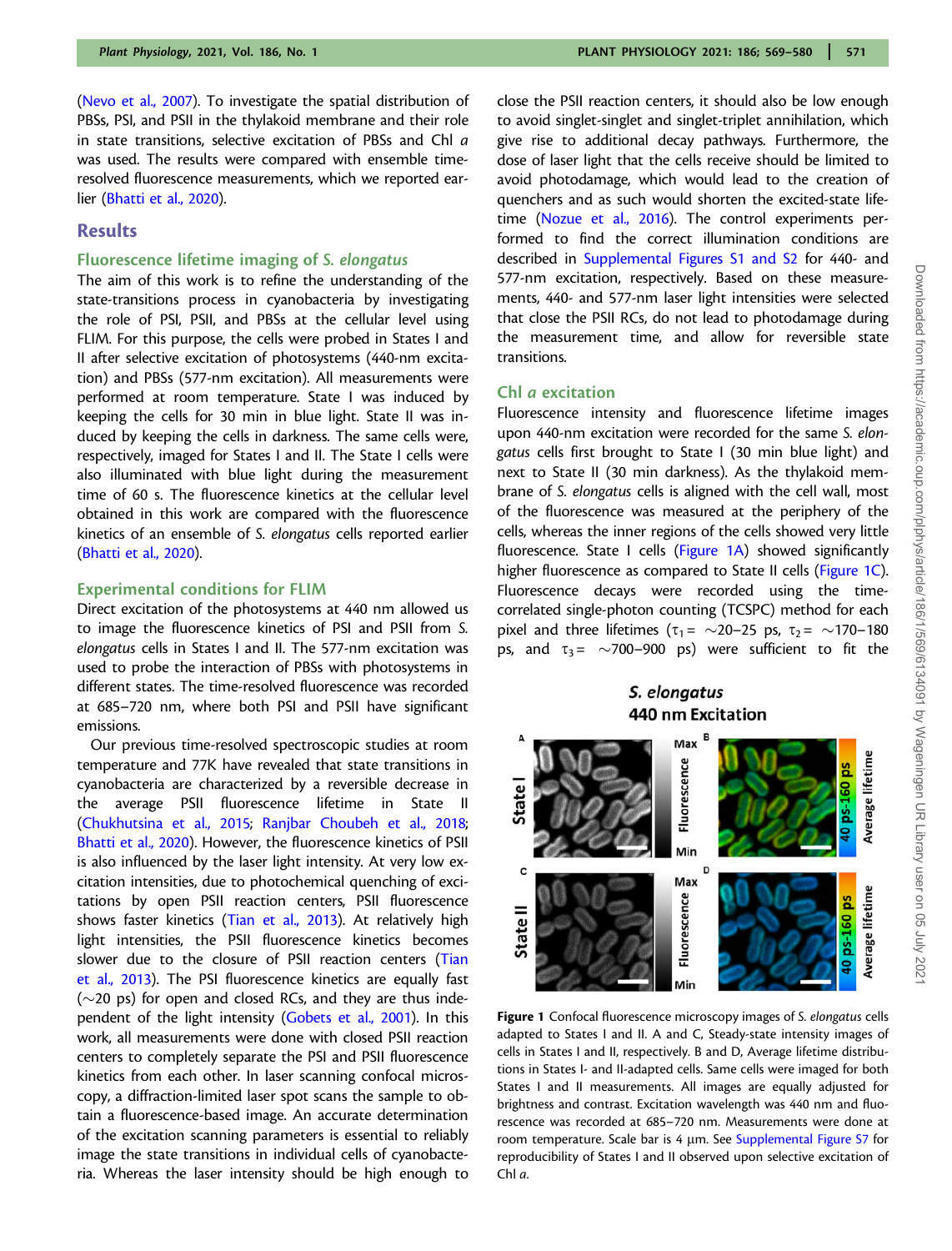fluorescence decay across the whole image. Values of these lifetimes were in good agreement with those determined from the measurements on the bulk of cells using a streak camera [\(Supplemental Figure S3\)](https://academic.oup.com/plphys/article-lookup/doi/10.1093/plphys/kiab063#supplementary-data). The short lifetime component ( $\tau_1$ =  $\sim$ 20–25 ps) corresponds to the kinetics of PSI excitation trapping [\(Supplemental Figure S3;](https://academic.oup.com/plphys/article-lookup/doi/10.1093/plphys/kiab063#supplementary-data) [Gobets et al.,](#page-10-0) [2001;](#page-10-0) [Bhatti et al., 2020\)](#page-9-0). The other two lifetimes ( $\tau_2$ =  $\sim$ 170–180 ps and  $\tau_3$ =  $\sim$ 700–900 ps) represent the biphasic fluorescence decay of PSII with closed reaction centers [\(Supplemental Figure S3;](https://academic.oup.com/plphys/article-lookup/doi/10.1093/plphys/kiab063#supplementary-data) [Tian et al., 2013;](#page-10-0) [Bhatti et al.,](#page-9-0) [2020\)](#page-9-0). [Figure 1B and D](#page-2-0) shows the distribution of the average lifetime for cells in States I and II, respectively. Cells in State II show a shorter average fluorescence lifetime [\(Figure 1D](#page-2-0)) than cells in State I ( $Figure 1B$ ), which is consistent with the lower amount of steady-state fluorescence from State II cells in [Figure 1C](#page-2-0).

The amplitude of each lifetime components reflects the relative contribution of the component to the total fluorescence decay. Amplitudes associated with the obtained life-times are shown in [Figure 2A–C](#page-4-0) for cells in State I and in [Figure 2D–F](#page-4-0) for cells in State II. The  $\sim$ 20-ps component, representing the fluorescence kinetics of PSI, has the largest amplitude and contributes  $\sim$ 80% to the total decay in both states ([Figure 2A and D\)](#page-4-0).

The amplitude of the  $\sim$ 170-ps component, originating from PSII, has a much higher magnitude in State II cells (Figure  $2E$ ) as compared to State I cells (Figure  $2B$ ). This observation is in line with the increase in the amplitude of  $\sim$ 180-ps component ( $\lambda_{max} = 683$  nm) observed using the streak camera, as cells transition from State I to State II [\(Supplemental Figure S3](https://academic.oup.com/plphys/article-lookup/doi/10.1093/plphys/kiab063#supplementary-data)). The opposite effect is seen for the amplitude of the  $\sim$ 750–830-ps component of PSII which is lower in State II-adapted cells. Higher/lower am-plitude of the slow component in State I/II in [Figure 2C](#page-4-0) [and F](#page-4-0) corresponds well with the amplitude changes of the  $\sim$ 700- and 1,000-ps component ( $\lambda_{max} = 683$  *nm*) observed with streak camera-ensemble measurements on S. elongatus cells ([Supplemental Figure S3](https://academic.oup.com/plphys/article-lookup/doi/10.1093/plphys/kiab063#supplementary-data)). Therefore, it is concluded that the higher amplitude of the 170-ps component in [Figure 2E](#page-4-0) as compared with [Figure 2B](#page-4-0) stems from the proportion of PSII complexes that become quenched in State II, resulting in shortening of their excited-state lifetime. Due to the smaller population of unquenched PSII complexes in State II, the amplitude of the slowest component in State II [\(Figure 2F\)](#page-4-0) is smaller as compared to State I ([Figure 2C\)](#page-4-0).

Characterization of State II using FLIM can reveal if there is a relation between the PSI/PSII ratio and quenching of PSII. In five cells (i–v) in State II, enclosed in white rectangles in [Figure 2D–F](#page-4-0), a profile of PSI distribution and PSII quenching was acquired across the width of the cells [\(Figure 2G](#page-4-0) [and H](#page-4-0)) and [Supplemental Figure S4](https://academic.oup.com/plphys/article-lookup/doi/10.1093/plphys/kiab063#supplementary-data). The profiles of PSI distribution and PSII quenching were acquired in the same way as the thylakoids fluorescence was mapped across the short axis of the Synechococcus cells in [Mahbub et al. \(2020\).](#page-10-0) [Figure 2G](#page-4-0) shows an increase in the percentage distribution

of PSI from the periphery toward the center of the cell across three lines along the short axis of one such represen-tative cell. However, [Figure 2H](#page-4-0) shows a nearly homogeneous distribution of quenched PSII/total PSII along the same three lines as in [Figure 2G](#page-4-0). Thus the comparison of [Figure 2G and](#page-4-0) [H](#page-4-0) shows that the increased quenching of PSII in State II is independent of the PSI distribution (see [Supplemental](https://academic.oup.com/plphys/article-lookup/doi/10.1093/plphys/kiab063#supplementary-data) [Figure S4](https://academic.oup.com/plphys/article-lookup/doi/10.1093/plphys/kiab063#supplementary-data) for the analysis of 4 different cells). It must be noted that the central region of the cyanobacteria is free of thylakoids and therefore no fluorescence is emitted from this region. However, cyanobacterial cells are cylindrical in shape and the thylakoid membranes follow this shape in the cell [\(Figure 2I](#page-4-0)). Due to the poor axial resolution of the objective lens ( $\Delta$ z  $\sim$ 0.6  $\mu$ m), fluorescence will be observed from the inner thylakoids that are present above and below the focal plane of the focal volume. This fluorescence then appears to originate from the center of the cells as depicted in [Figure 2I](#page-4-0). This explains the highest amplitude of the a1 component (representing PSI) in the middle of the cells in [Figure 2G](#page-4-0) and [Supplemental Figure S4](https://academic.oup.com/plphys/article-lookup/doi/10.1093/plphys/kiab063#supplementary-data). [Supplemental Figure](https://academic.oup.com/plphys/article-lookup/doi/10.1093/plphys/kiab063#supplementary-data) [S5](https://academic.oup.com/plphys/article-lookup/doi/10.1093/plphys/kiab063#supplementary-data) (showing analysis at a lower pixel binning) shows that the high amplitude of the a1 component in the middle of the cells is not an artifact of the binning. The schematic in [Figure 2I](#page-4-0) illustrates that the diffraction-limited lateral and axial resolutions of the microscope combined with the pixel binning greatly reduces the observation of PSI heterogeneity between the inner and peripheral thylakoid layers, which are spaced by  $\sim$ 80 nm. This means that the modest difference in a1, of 5–10%, that we observed between the outside and the inside of the cell should be caused by a far larger heterogeneity in the PSI distribution.

Furthermore, in most of the cells, there were clearly identifiable regions that showed lower or higher amplitude of the 20-ps (PSI) lifetime component, indicating a lower or higher PSI/PSII ratio. In [Figure 3A,](#page-5-0) in four cells (i–iv) in State II (enclosed in white rectangles) a comparison of PSII quenching  $(a2/[a2 + a3])$  was made between the regions of high PSI concentration and low PSI concentration. In [Figure 3B–E](#page-5-0), cells "i–iv" are shown with respective regions of high PSI content (REG 1 and REG 3) marked with red rectangles and regions of low PSI content (REG 2 and REG 4) marked with white rectangles. [Figure 3B–E](#page-5-0) shows that the quenching of PSII in State II is similar in the regions of low PSI/PSII ratio and in those of high PSI/PSII ratio, in agreement with the results in [Figure 2G and H.](#page-4-0)

[Table 1](#page-6-0) shows the comparison of lifetimes and amplitudes obtained from the analysis of FLIM and streak camera data in the 685–720 nm range. The fluorescence decrease in State II as observed in the FLIM measurements was found to be 39.4 $\pm$ 5.1% (for three biological replicates) which is comparable with the  $39.6 \pm 1.1\%$  decrease observed in streak camera measurements. The large similarity of the measured values shows that there is a good agreement between the amplitudes resolved with FLIM and streak.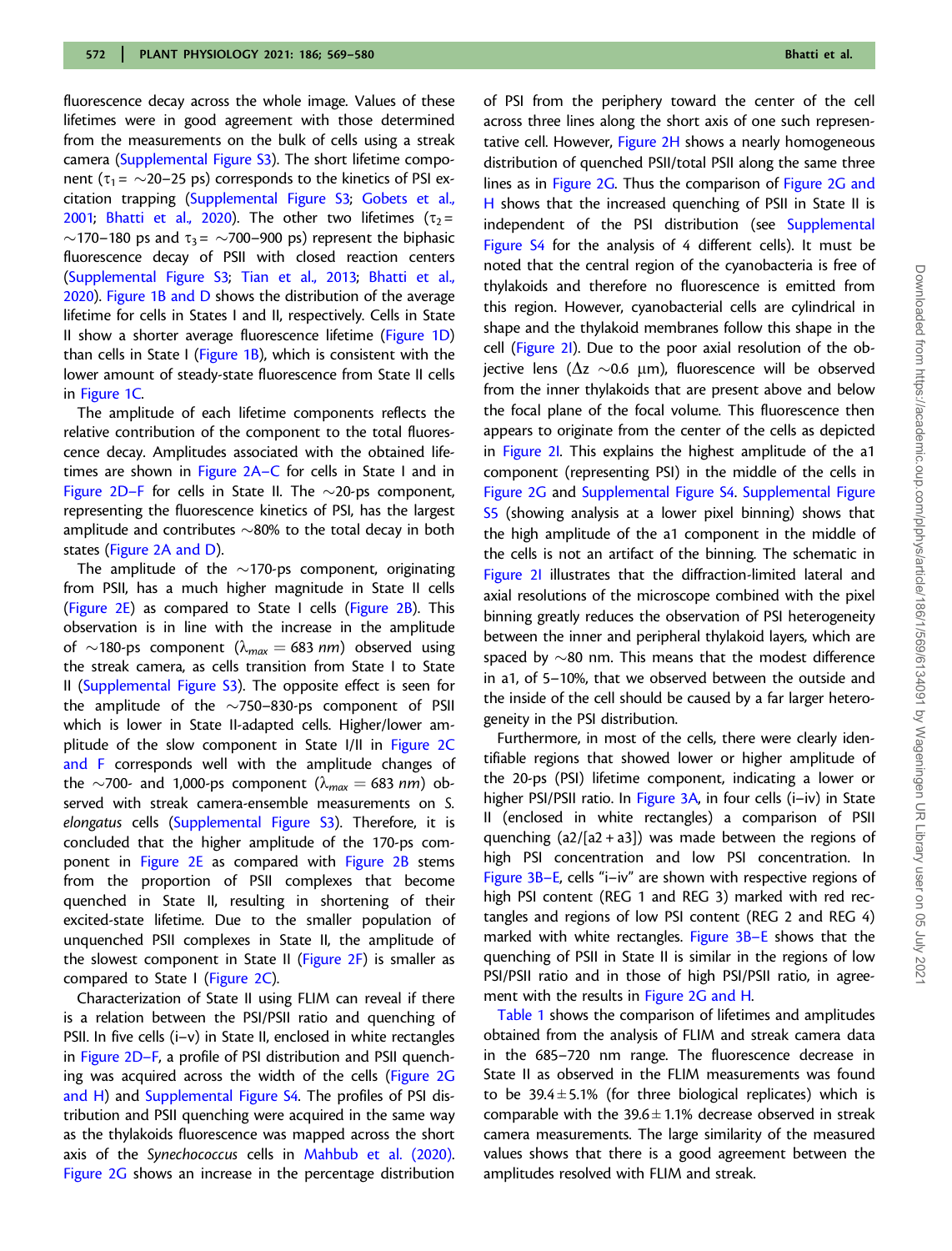<span id="page-4-0"></span>

S. elongatus **440 nm Excitation** 

Figure 2 Distribution of amplitudes associated with the fluorescence lifetimes in S. elongatus cells in States I and II. A–C, State I. D–F, State II. Corresponding lifetimes are written in the figures. Excitation wavelength was 440 nm and fluorescence was detected at 685–720 nm. Images are adjusted for brightness and contrast. Measurement was done at room temperature. Scale bar is 4 µm. On five representative cells (i–v) in State II (lower panel) enclosed in white rectangles, further analysis for State II characterization was performed. G, The profile of amplitude (a1) across three lines along the short axis of the first cell "(i)." H, The distribution of a2/(a2 + a3) across the same three lines as in (G). Cell "i" is shown in inset in (G) and (H). Analysis on cells "ii–v" is shown in [Supplemental Figure S5.](https://academic.oup.com/plphys/article-lookup/doi/10.1093/plphys/kiab063#supplementary-data) I, Schematic representation of the dimensions of the thylakoids (green) in S. elongatus with respect to the confocal observation volume (blue). Three observation volumes are indicated in the  $x$ , y and  $y$ , z plane.

#### PBS excitation

In cyanobacteria, PBSs increase the light absorption and are the major antennas of PSII [\(Watanabe et al., 2014\)](#page-11-0). The role of PBSs in state transitions is largely ambiguous so far. To selectively excite the PBSs, 577-nm excitation pulses were used for the lifetime imaging of state transitions in S. elongatus cells. The steady-state fluorescence intensity and average fluorescence lifetime of cells in State I [\(Figure 4A and B](#page-6-0)) are both higher than those of State II cells ([Figure 4C and D\)](#page-6-0), similar to the case of Chl a excitation.

Upon PBS excitation, in a small fraction of cells, some regions of high fluorescence were observed (see [Figure 4A](#page-6-0) (State I) and 4C (State II) "REG 1"). [Figure 4B and D](#page-6-0) show that the average lifetime in this region also has a higher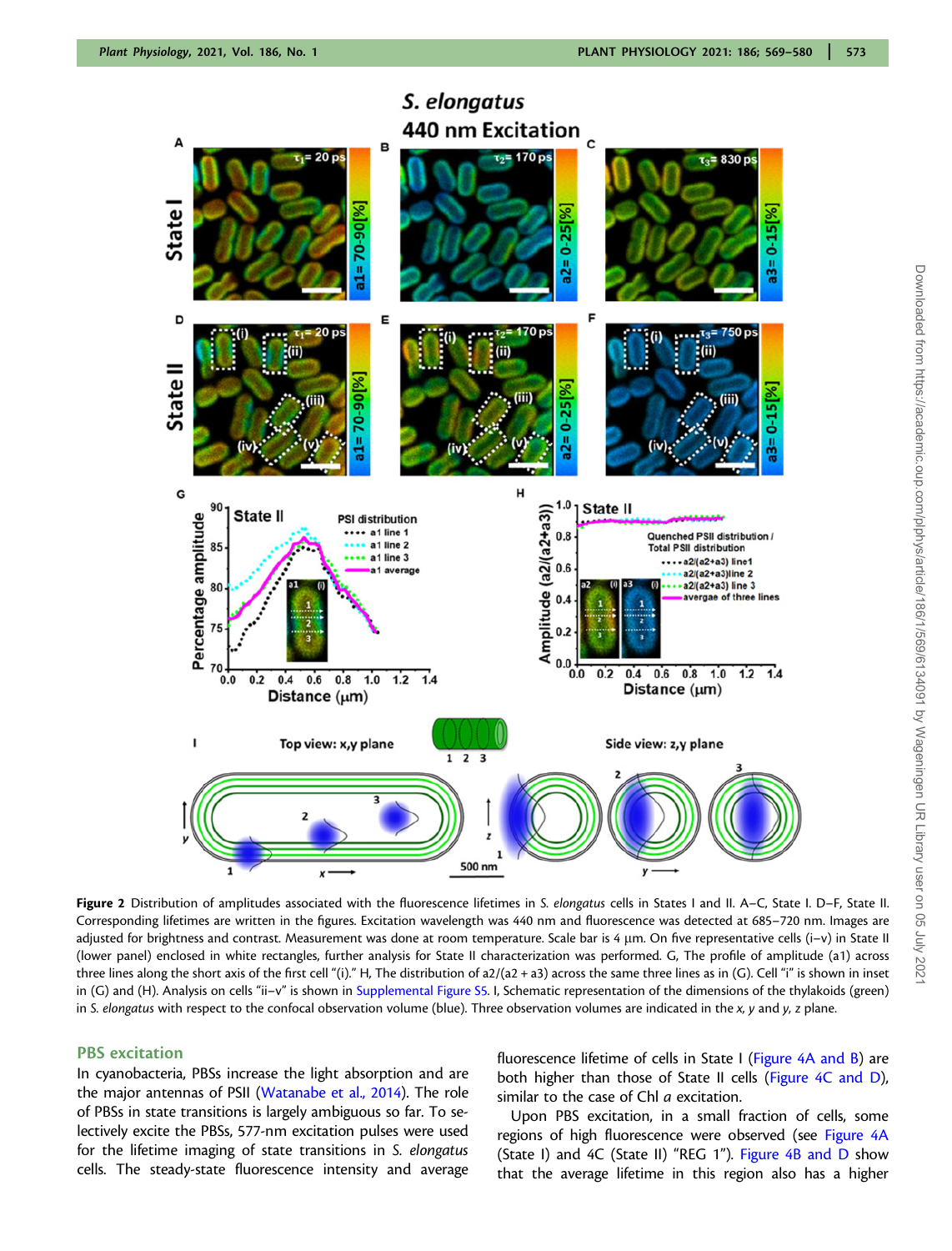<span id="page-5-0"></span>

Figure 3 Correlation between PSI distribution and PSII quenching. A, Distribution of amplitude associated with PSI fluorescence lifetime component (20 ps) in State II cells. On cells "i–iv" marked within white rectangles, further analysis was performed to investigate the correlation between the PSI percentage and ratio of quenched PSII/total PSII (a2/[a2 + a3]) in specific cell regions. B-E, Fraction of quenched PSII of (a2/[a2 + a3]) versus the average PSI amplitude in REG 1, REG 2, REG 3, and REG 4 of the cells "i–iv", respectively. Cells "i–iv" are shown in inset. "REG 1" and "REG 3" shown with red rectangles represent domains in the cell with higher PSI content. "REG 2" and "REG 4" shown with white rectangles represent domains in the cell with lower PSI content.

value. The fluorescence of PBSs, which are connected to the photosystems, decays with a lifetime of  $120 \pm 20$  ps [\(Krumova et al., 2010\)](#page-10-0). However, fluorescence decay kinetics of PBSs becomes slower in the case of free and/or partially connected PBSs. Therefore, a higher value of the average lifetime and fluorescence in some regions of a few cells, observed only after PBS excitation, is ascribed to free and/or partially connected PBSs. In State II, both fluorescence and average lifetime in "REG 1" were reduced as compared to State I, indicating that PSII is also present in this region. In State II, another region of high fluorescence and average lifetime was identified in another cell, which was designated as "REG 2".

In the detection range of 685–720 nm, three-lifetime components ( $\tau_1 = \sim 90 - 110$  ps,  $\tau_2 = \sim 170 - 190$  ps, and  $\tau_3 =$  $\sim$ 700–1,000 ps) were found sufficient to fit the fluorescence decay across the whole image. These lifetimes are in very good agreement with the ones obtained from the streak camera measurements on the bulk of S. elongatus cells ([Supplemental Figure S6\)](https://academic.oup.com/plphys/article-lookup/doi/10.1093/plphys/kiab063#supplementary-data). [Figure 5](#page-7-0) presents the distribution of the fluorescence amplitudes associated with the obtained lifetime components for cells in State I [\(Figure 5A–C\)](#page-7-0) and State II [\(Figure 5D–F](#page-7-0)), respectively. The 90–110-ps component with mostly negative amplitude was very similar for cells in State I [\(Figure 5A\)](#page-7-0) and State II [\(Figure 5D\)](#page-7-0) and corresponded well with the  $\sim$ 90-ps component in [Supplemental](https://academic.oup.com/plphys/article-lookup/doi/10.1093/plphys/kiab063#supplementary-data)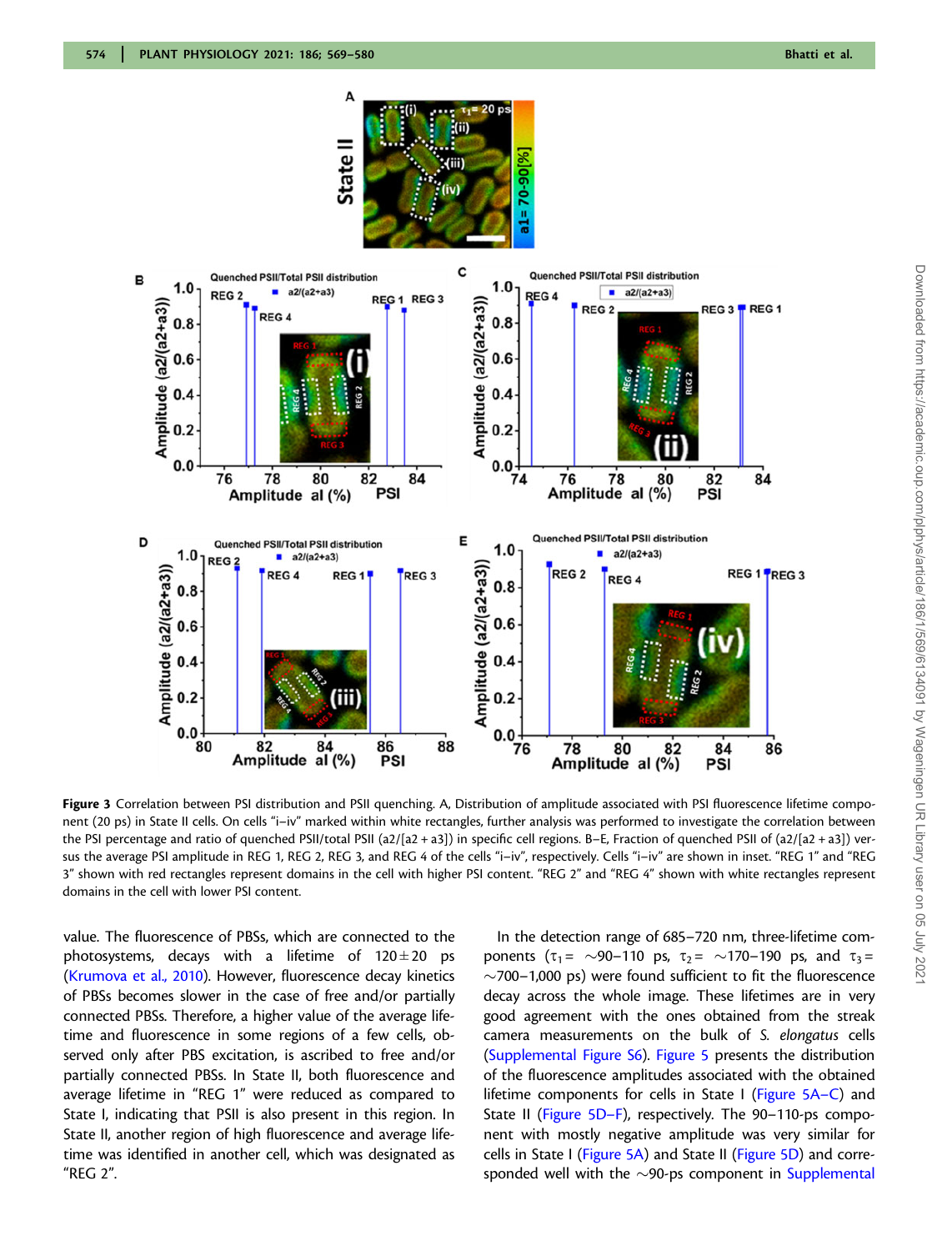<span id="page-6-0"></span>Table 1 Comparison of lifetime components and lifetime-associated amplitudes obtained from streak camera measurements and FLIM measurements

|               |                | Lifetimes               |                 | Amplitude State I (%) State II |                              |
|---------------|----------------|-------------------------|-----------------|--------------------------------|------------------------------|
| Streak camera | $\tau_{1}$     | $\sim$ 20–25 ps         | A1 $(\tau_1)$   | $80.1 \pm 1.40$                | $79.9 \pm 1.2$               |
|               |                | $\tau_2$ ~180-200 ps    | A2 $(\tau_2)$   |                                | $9.7 \pm 0.6$ 16.2 $\pm$ 1.1 |
|               | $\tau_{\rm a}$ | $\sim$ 0.8–1.0 ns       | A3 $(\tau_3)$   | $10 \pm 0.8$                   | $3.7 \pm 0.8$                |
| <b>FLIM</b>   | $\tau_{1}$     | $\sim$ 20 ps            | A1 $(\tau_1)$   | $83.3 \pm 0.7$                 | $81.9 \pm 1.9$               |
|               |                | $\tau_2$ ~170-200 ps    | A2 $(\tau_2)$   | $8.75 \pm 1.3$                 | $15.2 \pm 1.8$               |
|               |                | $\tau_{3}$ ~0.75–0.9 ns | A3 $(\tau_{3})$ | $8.9 \pm 1.5$                  | $3.4 \pm 1.0$                |

The 430 nm and 440 nm excitations were used for streak camera measurements and FLIM measurements, respectively. For the streak camera results, amplitudes A1  $(\tau_1)$ , A2  $(\tau_2)$ , and A3  $(\tau_3)$  represent the average percentage contribution of individual amplitudes to the total fluorescence in the 685–720 nm fluorescence detection range. For the FLIM results, amplitudes A1 ( $\tau_1$ ), A2 ( $\tau_2$ ), and A3 ( $\tau_3$ ) represent the average of the percentage distributions of a1, a2, and a3, respectively. Average values and SDs for amplitudes are for three biological replicates.

[Figure S6](https://academic.oup.com/plphys/article-lookup/doi/10.1093/plphys/kiab063#supplementary-data) streak camera measurements. This component has been reported to represent EET within PBSs and from PBSs to photosystems (<mark>Bhatti et al., 2020). The  $\sim$ 170-ps deca</mark>y component had the highest amplitude in both states and corresponded with the  $\sim$ 180-ps component  $(\lambda_{max} = 683 \text{ nm})$  in streak camera measurements in [Supplemental Figure S6](https://academic.oup.com/plphys/article-lookup/doi/10.1093/plphys/kiab063#supplementary-data). In State II, this component had a higher amplitude [\(Figure 5E](#page-7-0)) than in State I [\(Figure 5B\)](#page-7-0) across the whole cell and corresponded with the  $\sim$ 180-ps component in [Bhatti et al. \(2020\).](#page-9-0) Based on our previous work ( $\texttt{Bhatti}$  et al., 2020), the  $\sim$ 170-ps component is ascribed to quenched PSII.

The third lifetime component ( $\tau_3$ =  $\sim$ 735 ps [State I], 820 ps [State II]) in [Figure 5](#page-7-0) had considerably higher amplitude in State I as compared to State II and was comparable with the  ${\sim}0.8$ –1.0-ns component ( $\lambda_{max}=$  683 nm) in streak measurements in [Supplemental Figure S6](https://academic.oup.com/plphys/article-lookup/doi/10.1093/plphys/kiab063#supplementary-data) representing slow PSII decay and decay from some disconnected PBSs. The lifetime of this component reproducibly had a slightly higher value in State II as compared to State I in our FLIM measurements. This observation is in agreement with the previous time-resolved spectroscopic works on S. elongatus [\(Bhatti et al., 2020](#page-9-0)) and Synechococcus 6301 ([Mullineaux](#page-10-0) [et al., 1990](#page-10-0)). Interestingly, this was not the case upon Chl a excitation. The histogram of the long lifetime ([Figure 6A\)](#page-7-0) shows that for State II cells, the amount of pixels with longer lifetimes (850–1,200 ps) is higher than for State I cells. The distribution of the long lifetime in the range of 850– 1,200 ps for cells in States I and II is shown in [Figure 6B and](#page-7-0) [C](#page-7-0), respectively.

## **Discussion**

State transitions in cyanobacteria have been extensively studied for many decades; however, no consensus has been reached so far about the exact roles of PSI, PSII, and PBSs during the process. In this work, we apply FLIM to investigate state transitions at the cellular level in living S. elongatus cells. FLIM was used to visualize the distribution of PSI, PSII, and PBSs based on their autofluorescence. As such, the



Figure 4 Confocal fluorescence microscope images of S. elongatus cells adapted to States I and II. A and C, Steady-state intensity images of cells in States I and II, respectively. B and D, Average lifetime distributions in States I- and II-adapted cells. Same cells were imaged for both States I and II measurements. Excitation wavelength was 577 nm and fluorescence was recorded at 685–720 nm. Measurements were done at room temperature. "REG 1" in all figures, enclosed in red boxes, shows the area where fluorescence (A and C) and average lifetime (B and D) is higher than the rest of the cell. "REG 2" shows the area of high fluorescence (C) and average lifetime (D) in State II cells. "REG 2" in (A and B) is drawn for comparison with "REG 2" in (C and D). All images are equally adjusted for brightness and contrast. Scale bar is 2 µm. See [Supplemental Figure S8](https://academic.oup.com/plphys/article-lookup/doi/10.1093/plphys/kiab063#supplementary-data) for reproducibility of States I and II observed upon selective excitation of PBSs.

need to introduce fluorescent tags on photosynthetic proteins was avoided and state transitions could be followed under near-native conditions. The fluorescence kinetics of cells in State I were compared with the same cells in State II. The FLIM results were also compared with the streak camera data to better interpret the fluorescence kinetics obtained from the cell ensembles. The main objective of this work was to bring clarity about the roles of PSI, PSII, and PBSs by correlating the distribution of fluorescence changes during state transitions with the distribution of photosynthetic pigments in thylakoid membranes.

#### Distribution of photosystems and state transitions

Upon selective excitation of the photosystems (440-nm excitation), a  $\sim$ 20-ps fluorescence component from PSI and two lifetimes components of  $\sim$ 180 ps and  $\sim$ 750–820 ps from PSII [\(Figure 2\)](#page-4-0) were resolved. FLIM results [\(Figure 2\)](#page-4-0) show that heterogeneity of the PSI and PSII distribution in S. elongatus cells occurs in two ways. Firstly, PSI appears to be more abundant in the inner thylakoid(s) as indicated by the gradual increase in the percentage amplitude of the PSI representative fluorescence signal ( $\sim$ 20 ps component) from periphery toward the inner regions of the five representative cells [\(Figure 2;](#page-4-0) [Supplemental Figure S4](https://academic.oup.com/plphys/article-lookup/doi/10.1093/plphys/kiab063#supplementary-data)). The percentage distribution of PSII decreases from outer thylakoid(s) to inner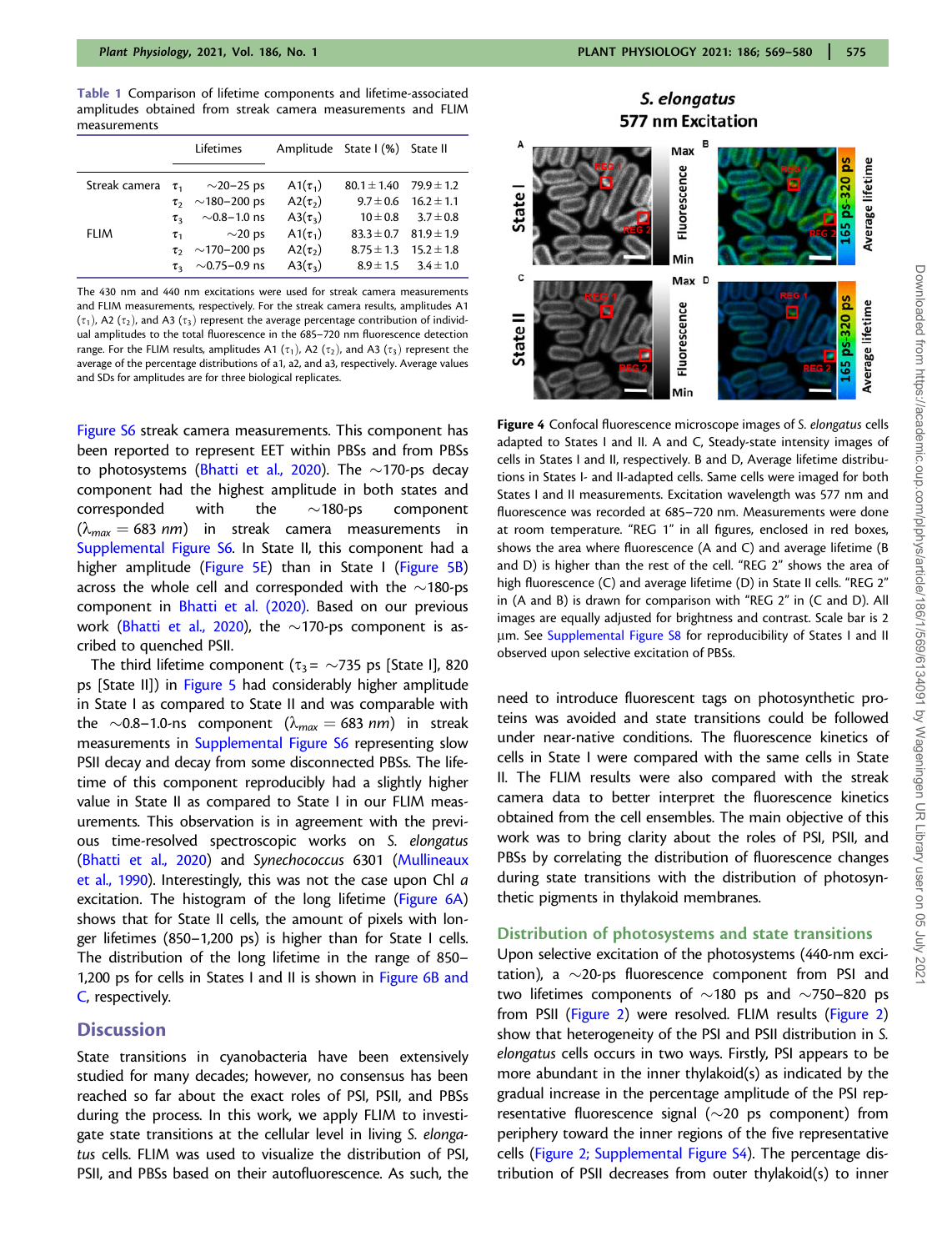<span id="page-7-0"></span>

# S. elongatus **577 nm Excitation**

Figure 5 Distribution of amplitudes associated with the fluorescence lifetimes in S. elongatus cells in States I and II. A–C, State I. D–F, State II. Corresponding lifetimes are written in the figures. Images are adjusted for brightness and contrast. Excitation wavelength was 577 nm and fluorescence was detected at 685–720 nm. Measurements were performed at room temperature. Scale bar is 2 µm.



Figure 6 Distribution of long lifetime at 577 nm excitation. A, The histogram of long lifetime in State I (upper panel) and State II (lower panel), respectively. Distribution of the long lifetime in range of 850– 1,200 ps in State I (B) and State II (C). (B) and (C) are corrected for the brightness and contrast. Distribution of the slow lifetime was obtained by fixing the first two lifetimes in the analysis, whereas the third lifetime was left free. Scale bar in (B) and (C) is 2  $\mu$ m.

thylakoids. The enrichment of PSI in the inner thylakoid layers has been reported before for Synechococcus PCC 7942 [\(Casella et al., 2017\)](#page-10-0) and Synechocystis 6803 [\(Vermaas et al.,](#page-11-0) [2008;](#page-11-0) [Collins et al., 2012\)](#page-10-0). Additionally, pockets of high PSI (low PSII) content and low PSI (high PSII) content [\(Figure 3](#page-5-0)) were found in both states in the thylakoids of individual cells. Despite  $\sim$ 30 min of difference in State I and II measurements, the location of regions of high/low PSI/PSII ratio was the same in both states. This type of lateral and partial segregation of PSI and PSII, composing a mosaic-like structure of stable microdomains in thylakoids of Synechocystis sp. PCC 6803, was recently reported [\(Stra](#page-10-0)šková et al., 2019). This microscale heterogeneous organization of PSI and PSII in cyanobacterial thylakoids was speculated to be an evolutionary/functional precursor for the granal/stromal heteroge-neity in photosystems in higher plants [\(Konert et al., 2019;](#page-10-0) [Stra](#page-10-0)šková et al., 2019). Clusters enriched in PSI and PSII in thylakoids of S. elongatus were also visualized [\(Casella et al.,](#page-10-0) [2017](#page-10-0)). In various species of cyanobacteria, a lateral segregation of PSI in thylakoid membranes was resolved ([MacGregor-Chatwin et al., 2017\)](#page-10-0). However, a complete separation of PSI and PSII has not been observed in this study or the previous studies [\(Stra](#page-10-0)šková et al., 2019).

Upon State I to State II transition, a decrease in the amplitude of the slowest component (735–820 ps) was observed with a concomitant increase in the amplitude of the  $\sim$ 180ps component as compared to State I [\(Figure 2](#page-4-0)), similar to the streak camera measurements on an ensemble of cells. As a result, the average lifetime and fluorescence intensity for State II was reduced compared to cells in State I ([Figure 1\)](#page-2-0). The reduced PSII fluorescence is nearly homogeneous [\(Figures 2](#page-4-0) and [3](#page-5-0); [Supplemental Figure S4\)](https://academic.oup.com/plphys/article-lookup/doi/10.1093/plphys/kiab063#supplementary-data) in all parts of the cells, irrespective of the inhomogeneous distribution of PSI and PSII throughout the cell. This observation shows that the amount of PSI does not correlate with the level of State II transition in S. elongatus.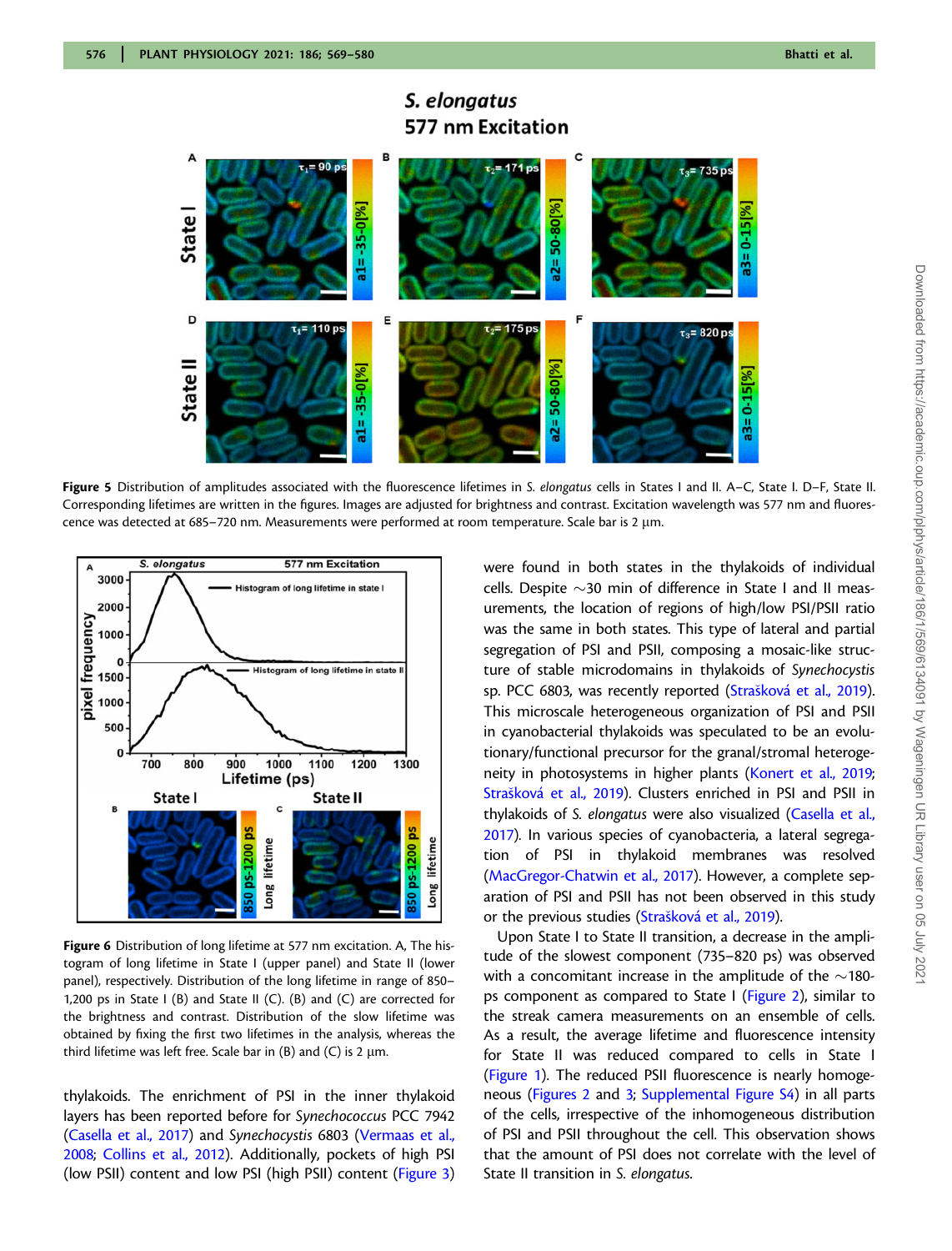#### PSII quenching in States I and II

In this work, upon selective Chl a excitation, a component of 170–190 ps was observed in both states. Recent studies have shown that this component represents fluorescence decay of PSII [\(Tian et al., 2013;](#page-10-0) [Bhatti et al., 2020\)](#page-9-0). An increase in the amplitude of this component in State II at the expense of the slowest component [\(Figure 2](#page-4-0)) was concluded to show the quenching of PSII in State II [\(Bhatti et al.,](#page-9-0) [2020](#page-9-0)). However, as this decay lifetime is present in both states, it can be suggested that also in State I the quenching of PSII complexes exists already for part of the complexes. Based on these observations, we propose that in S. elongatus a certain quenching process intrinsic to the PSII core exists independent of State I or II. Only the extent of PSII quenching is increased in State II to balance the photochemistry of PSI and PSII. Furthermore, very similar fluorescence kinetics observed at room temperature for States I and II in S. elon-gatus, Synechocystis 6803 ([Bhatti et al., 2020](#page-9-0)), and Synechococcus 6301 [\(Mullineaux et al., 1990\)](#page-10-0) suggest that the state transition process is similar in different cyanobacteria species.

# The 577-nm excitation: fluorescence quenching and disconnection of PBS

The 577-nm excitation was used to selectively excite the PBSs in FLIM measurements and fluorescence was detected at 685–720 nm. Based on the fluorescence kinetics, the distribution of PBSs and PSII was imaged across the cells. As was found for Chl a excitation, a significant decrease in the average lifetime and fluorescence intensity was observed in State II as compared to State I [\(Figure 4\)](#page-6-0), which is ascribed to PSII quenching in State II in agreement with earlier results [\(Bhatti et al., 2020](#page-9-0)).

The FLIM results show that in some cells, there are regions where the average lifetime is significantly longer than in the rest of the cell. We ascribe this to the contribution of disconnected PBSs, which have a lifetime of 1.4–1.6 ns [\(Tian](#page-10-0) [et al., 2012](#page-10-0)). [Figure 4B](#page-6-0) shows one such region "REG 1" in State I cells. In State II, an additional region, designated as "REG 2," was identified (Figure  $4D$ ). At least two clearly identifiable regions of disconnected PBSs in State II [\(Figure 4D\)](#page-6-0) as compared to only one prominent region in State I [\(Figure 4B\)](#page-6-0) show that the disconnection of the PBSs can occur during the time of the experiment. It is important to note that with FLIM, both the presence and the location of disconnected PBSs can be resolved, which is not the case for ensemble measurements. However, it should be noted that such type of disconnection of PBSs was only observed in some of the replicates.

After 577-nm excitation, the longest lifetime in State II cells represents the average of unquenched PSII and slowly decaying disconnected/poorly connected PBSs. The comparison of the distribution of the longest lifetime component in the 850–1,200 ps range in State I (Figure  $6B$ ) and State II [\(Figure 6C\)](#page-7-0) indicates that regions of disconnected/poorly connected PBSs are present in a majority of State II cells. Fluorescence from such regions in State II slightly offsets the

fluorescence decrease observed at 683 nm in State II, due to the quenching of PSII. PBSs are water-soluble proteins and their mobility along the thylakoid membranes of statetransition performing cyanobacterium S. elongatus [\(Joshua](#page-10-0) [and Mullineaux, 2004\)](#page-10-0) and mesophilic red algae Porphyridium cruentum (Kaňa et al., 2014) has been shown with FRAP microscopy. A slow decoupling of PBSs in Synechocystis sp. PCC6803 after a long-term exposure  $(>1 h)$  to high light was observed with confocal microscopy (Steinbach and Kaňa, 2016). High intensities of light, absorbed either by PBSs or photosystems, induce an excitonic decoupling of PBSs followed by their disassembly and detachment from thylakoid membrane ([Tamary et al., 2012\)](#page-10-0). This type of uncoupling of PBSs occurs at the timescale of a few seconds and the physiological purpose is the photoprotection of reaction-center proteins ([Tamary et al., 2012](#page-10-0)). A very small fraction of uncoupled PBSs resolved in this work and previously ([Krumova et al., 2010\)](#page-10-0) at very low excitation powers does not appear to have any physiological significance for photoprotection or state transitions. It cannot, however, completely be ruled out that the laser power used to close the reaction centers also induces some uncoupling of a very small amount of PBSs. The higher value of the longest lifetime in State II is most probably caused by the presence of a fraction of disconnected PBSs in both states. In State II, the relative contribution of PSII to the longest lifetime is smaller and therefore the average value of the longest lifetime will be influenced more by the long lifetime of the disconnected PBSs

#### PBSs and PSII quenching in State II

In this work, we have shown that increased PSII quenching in State II as compared to State I occurs for state transitions in cyanobacteria, and that this is responsible for the commonly observed change in the ratio of PSII/PSI fluorescence. As PBSs do not play a role in redistributing the energy be-tween PSI and PSII [\(Ranjbar Choubeh et al., 2018](#page-10-0)), it is tempting to conclude they are not involved at all in state transitions. However, upon selective excitation of PSs, the  $\triangle$ ApcD mutant strains of Synechocystis 6803 ([Calzadilla](#page-10-0) [et al., 2019](#page-10-0); [Bhatti et al., 2020\)](#page-9-0) and Synechococcus 7002 [\(McConnell et al., 2002](#page-10-0)) show reduced PSII quenching in State II as compared to their wild-type counterparts. The ApcD component is situated at the bottom of the PBS core and is in direct interaction with the PS complexes ([Zhang](#page-11-0) [et al., 2017](#page-11-0)). It thus appears that the interaction between PBS and PS plays a role in state transitions, possibly by regulating the reorganization of PSII complexes. The exact mechanism by which PBSs are involved in state transitions remains to be investigated.

# **Conclusions**

This study shows that in S. elongates, two (sub)populations of PSII, namely quenched and unquenched, exist in States I and State II. The equilibrium between quenched and unquenched PSII is changed upon state transitions. The PSII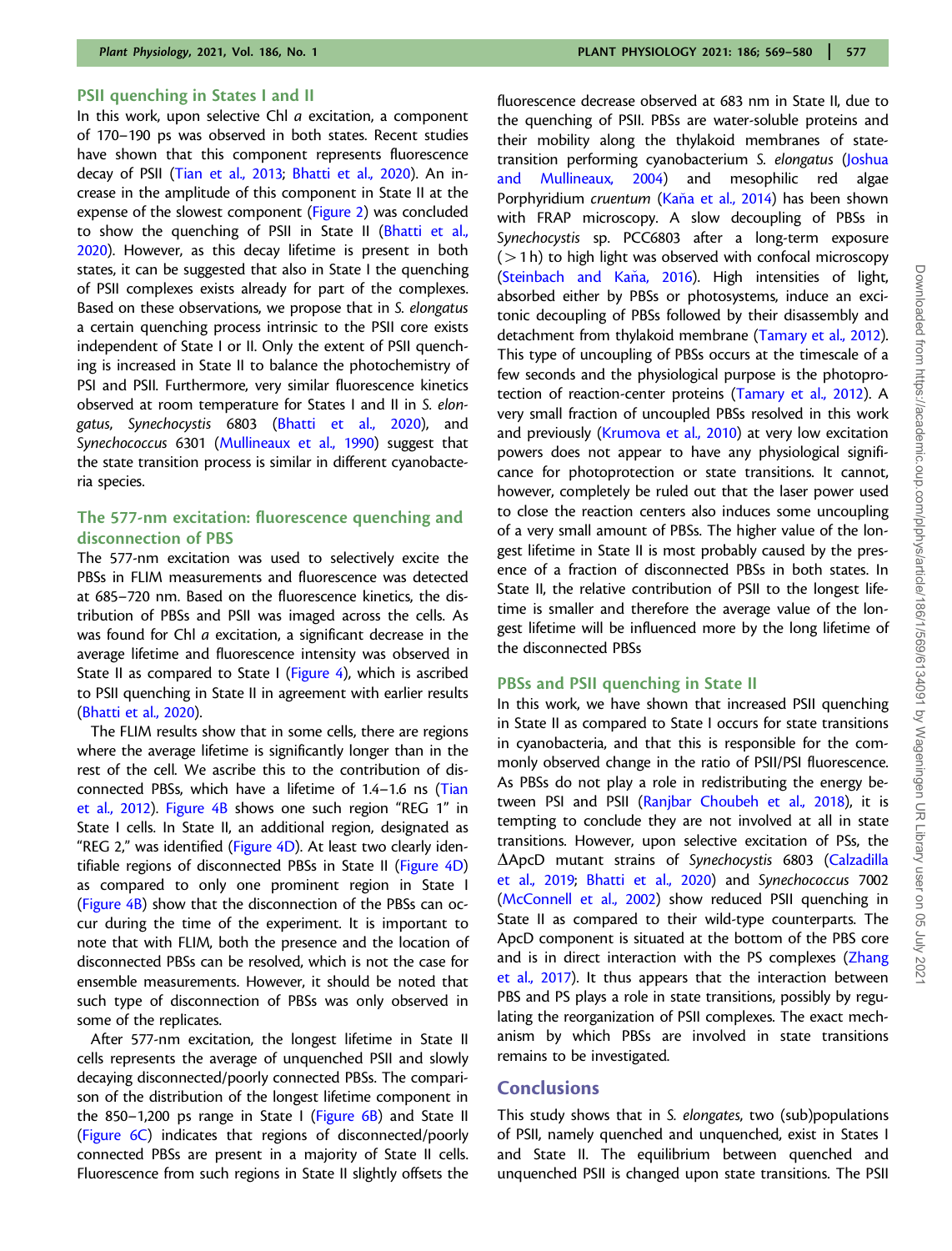<span id="page-9-0"></span>fluorescence quenching in State II was found to be nearly homogeneous throughout the cells. The exact mechanism of PSII quenching in State II is yet to be determined. However, taking into consideration the observations from previous studies, it may be that the interaction between PBS and PSII needs to allow for a reorganization of PSII complexes in State II, which are required for PSII quenching.

# Materials and methods

#### Sample preparation

Synechococcus PCC 7942 (S. elongatus) cells were grown in BG-11 medium (20 mL/L) supplemented with sodium bicarbonate (0.85 g/L) and sodium nitrate (1.75 g/L) at pH  ${\sim}8.0$ . Cells were grown at  $30^{\circ}$ C under white light illumination at 50  $\mu$ mol photons m<sup>-2</sup>s<sup>-1</sup> in 250-mL flasks shaken at 100 rpm, containing culture volumes of 60 mL as described pre-viously ([Ranjbar Choubeh et al., 2018](#page-10-0)). Cells in the logarithmic phase of growth at optical density  ${\sim}$ 0.6–0.7 at 800 nm  $(OD<sub>800</sub>)$  for a 1-cm path length were harvested for the measurements. Harvested cells were then centrifuged at 1,500 g for 10 min and immobilized on agar-coated microscopic slides ( $\sim$ 2% [w/v] invitrogen select agar mixed with growth medium). Immediately prior to the measurements, microscopic slides were illuminated for 30 min with blue light (438 ± 22 nm at  $\sim$  40 µmol photons m<sup>-2</sup>s<sup>-1</sup>) to induce State I. Cells adapted to State I were kept under the same light condition for the duration of the measurement as described previously (Bhatti et al., 2020). The combined sample handling and measurement time were less than 5 min. Afterward, the same slides were kept in darkness for 30 min to induce State II and the same cells were measured.

#### FLIM measurements

Measurements were performed on an (inverted) confocal Leica TCS SP8 Hyd fluorescence microscope. A 63  $\times$  1.20 NA water immersion objective was used to image the cells. The confocal pinhole diameter of the microscope was 0.5– 0.8 AU. The lateral and the axial resolution of the microscope were  $\sim$ 0.2  $\mu$ m and  $\sim$ 0.6  $\mu$ m, respectively. Chl a was excited at 440 nm using a diode pulsed laser and PBSs were excited at 577 nm using a pulsed supercontinuum laser. At 440 nm excitation, 0.025  $\mu$ W laser power was used. At 577 nm excitation,  $0.010$   $\mu$ W laser power was used. The laser repetition rate in both cases was 40 MHz and the scan rate was 400 Hz. Fluorescence was detected at 685–720 nm with internal hybrid detectors coupled to TCSPC boards (SPC-152, Becker & Hickl GmbH), as described previously [\(Nozue](#page-10-0) [et al., 2016\)](#page-10-0). Images were recorded for 60 s upon Chl a excitation and for 20 s upon PBS excitation. The total image size was either 48  $\mu$ m  $\times$  48  $\mu$ m or 29  $\mu$ m  $\times$  29  $\mu$ m with 256  $\times$  256 pixels. The time step for the TCSPC detection was 12 ps/channel.

FLIM images were analyzed using image analysis software (SPCImage, Becker & Hickl GmbH). Pixel binning of 5 or higher (maximum 8) was used. A set of very reproducible lifetimes for different cells and different biological samples was found from the global analysis of FLIM images. Pinacyanol chloride dissolved in methanol with lifetime of 6 ps ([van Oort et al., 2008](#page-10-0)) was used to measure the instrument response function for the FLIM measurements. All measurements were performed at room temperature.

# Supplemental data

[Supplemental Figure S1.](https://academic.oup.com/plphys/article-lookup/doi/10.1093/plphys/kiab063#supplementary-data) Fluorescence kinetics at 440-nm laser scanning.

[Supplemental Figure S2](https://academic.oup.com/plphys/article-lookup/doi/10.1093/plphys/kiab063#supplementary-data). Fluorescence kinetics at 577-nm laser scanning.

[Supplemental Figure S3.](https://academic.oup.com/plphys/article-lookup/doi/10.1093/plphys/kiab063#supplementary-data) Time-resolved fluorescence spectroscopy on S. elongatus cells at 440-nm excitation.

[Supplemental Figure S4](https://academic.oup.com/plphys/article-lookup/doi/10.1093/plphys/kiab063#supplementary-data). Profiles of PSI distribution and PSII quenching across the width of S. elongatus cells.

[Supplemental Figure S5.](https://academic.oup.com/plphys/article-lookup/doi/10.1093/plphys/kiab063#supplementary-data) FLIM analysis of S. elongatus cells at low pixel binning.

[Supplemental Figure S6.](https://academic.oup.com/plphys/article-lookup/doi/10.1093/plphys/kiab063#supplementary-data) Time-resolved fluorescence spectroscopy on S. elongatus cells at 577-nm excitation.

[Supplemental Figure S7.](https://academic.oup.com/plphys/article-lookup/doi/10.1093/plphys/kiab063#supplementary-data) Confocal fluorescence microscopy images of S. elongatus cells adapted to States I and II with excitation at 440 nm.

[Supplemental Figure S8.](https://academic.oup.com/plphys/article-lookup/doi/10.1093/plphys/kiab063#supplementary-data) Confocal fluorescence microscopy images of S. elongatus cells adapted to States I and II, with excitation at 577 nm.

# Acknowledgments

We thank Dr. Arjen Bader for technical support. We thank the referees for their excellent suggestions to improve the manuscript.

# Funding

This work was supported by grants from the European Union's Horizon 2020 research and innovation program under grant agreement no. 675006 (SE2B) and by the Netherlands Organisation for Scientific Research NWO Vidi grant (Vi.Vidi.192.042 to E.W.).

Conflict of interest statement. None declared.

#### References

- Allen JF, Bennett J, Steinback KE, Arntzen CJ (1981) Chloroplast protein phosphorylation couples plastoquinone redox state to distribution of excitation energy between photosystems. Nature 291: 25–29
- Allen JF, Sanders CE, Holmes NG (1985) Correlation of membrane protein phosphorylation with excitation energy distribution in the cyanobacterium Synechococcus 6301. FEBS Lett 193: 271–275
- Ashby MK, Mullineaux CW (1999) The role of ApcD and ApcF in energy transfer from phycobilisomes to PS I and PS II in a cyanobacterium. Photosynth Res 61: 169–179
- Bhatti AF, Choubeh RR, Kirilovsky D, Wientjes E, van Amerongen H (2020) State transitions in cyanobacteria studied with picosecond fluorescence at room temperature. Biochim Biophys Acta Bioenerg 1861: 148255
- Bos P, Oosterwijk A, Koehorst R, Bader A, Philippi J, van Amerongen H, Wientjes E (2019) Digitonin-sensitive LHCII enlarges the antenna of Photosystem I in stroma lamellae of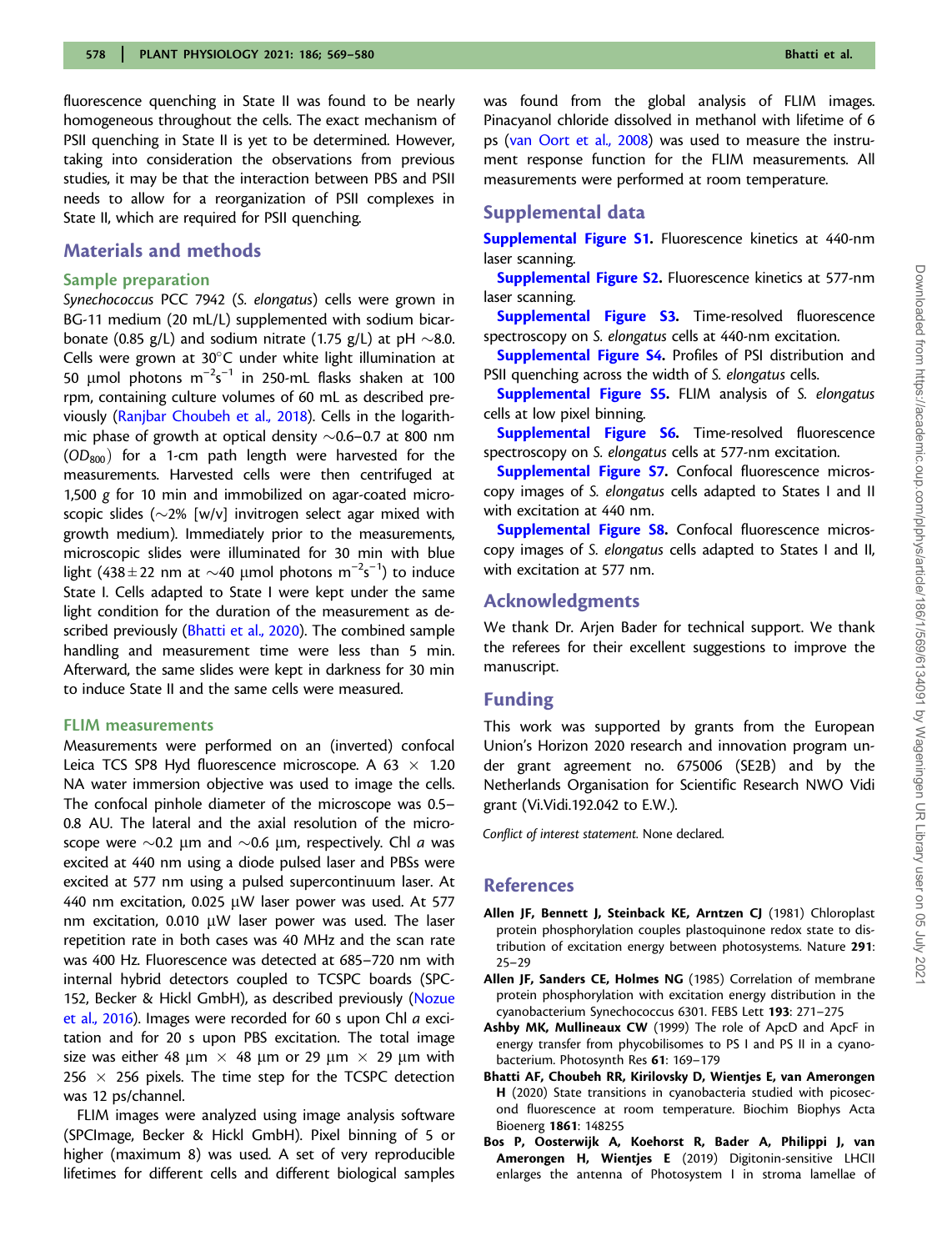<span id="page-10-0"></span>Arabidopsis thaliana after far-red and blue-light treatment. Biochim Biophys Acta Bioenerg 1860: 651–658

- Bruce D, Biggins J, Steiner T, Thewalt M (1985) Mechanism of the light state transition in photosynthesis. IV. Picosecond fluorescence spectroscopy of Anacystis nidulans and Porphyridium cruentum in state 1 and state 2 at 77 K. Biochim Biophys Acta Bioenerg 806: 237–246
- Calzadilla PI, Muzzopappa F, Sétif P, Kirilovsky D (2019) Different roles for ApcD and ApcF in Synechococcus elongatus and Synechocystis sp. PCC 6803 phycobilisomes. Biochim Biophys Acta Bioenerg 1860: 488–498
- Calzadilla PI, Zhan J, Sétif P, Lemaire C, Solymosi D, Battchikova N, **Wang Q, Kirilovsky D** (2019) The cytochrome  $b<sub>6</sub>f$  complex is not involved in cyanobacterial state transitions. Plant Cell 31: 911
- Casella S, Huang F, Mason D, Zhao G-Y, Johnson GN, Mullineaux CW, Liu L-N (2017) Dissecting the native architecture and dynamics of cyanobacterial photosynthetic machinery. Mol Plant 10: 1434–1448
- Chukhutsina V, Bersanini L, Aro E-M, van Amerongen H (2015) Cyanobacterial light-harvesting phycobilisomes uncouple from photosystem I during dark-to-light transitions. Sci Rep 5: 14193–14193
- Collins AM, Liberton M, Jones HDT, Garcia OF, Pakrasi HB, Timlin JA (2012) Photosynthetic pigment localization and thylakoid membrane morphology are altered in Synechocystis 6803 phycobilisome mutants. Plant Physiol 158: 1600–1609
- Dong C, Tang A, Zhao J, Mullineaux CW, Shen G, Bryant DA (2009) ApcD is necessary for efficient energy transfer from phycobilisomes to photosystem I and helps to prevent photoinhibition in the cyanobacterium Synechococcus sp. PCC 7002. Biochim Biophys Acta Bioenerg 1787: 1122–1128
- **Dong C, Zhao J** (2008) ApcD is required for state transition but not involved in blue-light induced quenching in the cyanobacterium Anabaena sp. PCC7120. Chinese Sci Bull 53: 3422–3424
- Gobets B, van Stokkum IHM, Rögner M, Kruip J, Schlodder E, Karapetyan NV, Dekker JP, van Grondelle R (2001) Time-resolved fluorescence emission measurements of photosystem I particles of various cyanobacteria: a unified compartmental model. Biophys J 81: 407–424
- Joshua S, Mullineaux CW (2004) Phycobilisome diffusion is required for light-state transitions in cyanobacteria. Plant Physiol 135: 2112
- Kaňa R, Kotabová E, Lukeš M, Papáček S, Matonoha C, Liu L-N, Prášil O, Mullineaux CW (2014) Phycobilisome mobility and its role in the regulation of light harvesting in red algae. Plant Physiol 165: 1618–1631
- Kirilovsky D (2015) Modulating energy arriving at photochemical reaction centers: orange carotenoid protein-related photoprotection and state transitions. Photosynth Res 126: 3–17
- Konert G, Steinbach G, Canonico M, Kaňa R (2019) Protein arrangement factor: a new photosynthetic parameter characterizing the organization of thylakoid membrane proteins. Physiol Plant 166: 264–277
- Krumova SB, Laptenok SP, Borst JW, Ughy B, Gombos Z, Ajlani G, van Amerongen H (2010) Monitoring photosynthesis in individual cells of Synechocystis sp. PCC 6803 on a picosecond timescale. Biophys J 99: 2006–2015
- MacGregor-Chatwin C, Sener M, Barnett SFH, Hitchcock A, Barnhart-Dailey MC, Maghlaoui K, Barber J, Timlin JA, Schulten K, Hunter CN (2017) Lateral segregation of photosystem I in Cyanobacterial Thylakoids. Plant Cell 29: 1119
- Mahbub M, Hemm L, Yang Y, Kaur R, Carmen H, Engl C, Huokko T, Riediger M, Watanabe S, Liu L-N, Wilde A, Hess WR, Mullineaux CW (2020) mRNA localization, reaction centre biogenesis and thylakoid membrane targeting in cyanobacteria. Nat Plants 6: 1179–1191
- McConnell MD, Koop R, Vasil'ev S, Bruce D (2002) Regulation of the distribution of chlorophyll and phycobilin-absorbed excitation

energy in cyanobacteria. A structure-based model for the light state transition. Plant Physiol 130: 1201–1212

- Moronta-Barrios F, Espinosa J, Contreras A (2013) Negative control of cell size in the cyanobacterium Synechococcus elongatus PCC 7942 by the essential response regulator RpaB. FEBS Lett 587: 504–509
- Mullineaux CW (2014) Electron transport and light-harvesting switches in cyanobacteria. Front Plant Sci 5: 7
- Mullineaux CW, Allen JF (1990) State 1-State 2 transitions in the cyanobacterium Synechococcus 6301 are controlled by the redox state of electron carriers between Photosystems I and II. Photosynth Res 23: 297–311
- Mullineaux CW, Bittersmann E, Allen JF, Holzwarth AR (1990) Picosecond time-resolved fluorescence emission spectra indicate decreased energy transfer from the phycobilisome to Photosystem II in light-state 2 in the cyanobacterium Synechococcus 6301. Biochim Biophys Acta Bioenerg 1015: 231–242
- Mullineaux CW, Tobin MJ, Jones GR (1997) Mobility of photosynthetic complexes in thylakoid membranes. Nature 390: 421–424
- Murata N (1969) Control of excitation transfer in photosynthesis I. Light-induced change of chlorophyll a fluoresence in Porphyridium cruentum. Biochim Biophys Acta Bioenerg 172: 242–251
- Nevo R, Charuvi D, Shimoni E, Schwarz R, Kaplan A, Ohad I, Reich Z (2007) Thylakoid membrane perforations and connectivity enable intracellular traffic in cyanobacteria. EMBO J 26: 1467–1473
- Nozue S, Mukuno A, Tsuda Y, Shiina T, Terazima M, Kumazaki S (2016) Characterization of thylakoid membrane in a heterocystous cyanobacterium and green alga with dual-detector fluorescence lifetime imaging microscopy with a systematic change of incident laser power. Biochim Biophys Acta Bioenerg 1857: 46–59
- Olive J, Ajlani G, Astier C, Recouvreur M, Vernotte C (1997) Ultrastructure and light adaptation of phycobilisome mutants of Synechocystis PCC 6803. Biochim Biophys Acta Bioenerg 1319: 275–282
- Ranjbar Choubeh R, Wientjes E, Struik PC, Kirilovsky D, van Amerongen H (2018) State transitions in the cyanobacterium Synechococcus elongatus 7942 involve reversible quenching of the photosystem II core. Biochim Biophys Acta Bioenerg 1859: 1059–1066
- Rochaix J-D (2014) Regulation and dynamics of the light-harvesting system. Annu Rev Plant Biol 65: 287–309
- Staehelin LA, Arntzen CJ (1983) Regulation of chloroplast membrane function: protein phosphorylation changes the spatial organization of membrane components. J Cell Biol 97: 1327–1337
- Steinbach G, Kaňa R (2016) Automated microscopy: macro language controlling a confocal microscope and its external illumination: adaptation for photosynthetic organisms. Microsc Microanal 22: 258–263
- Strašková A, Steinbach G, Konert G, Kotabová E, Komenda J, Tichý M, Kaňa R (2019) Pigment-protein complexes are organized into stable microdomains in cyanobacterial thylakoids. Biochim Biophys Acta Bioenerg 1860: 148053
- Tamary E, Kiss V, Nevo R, Adam Z, Bernát G, Rexroth S, Rögner M, Reich Z (2012) Structural and functional alterations of cyanobacterial phycobilisomes induced by high-ight stress. Biochim Biophys Acta Bioenerg 1817: 319–327
- Tian L, Farooq S, Van Amerongen H (2013) Probing the picosecond kinetics of the photosystem II core complex in vivo. Phys Chem Chem Phys PCCP 15: 3146–3154
- Tian L, Gwizdala M, van Stokkum IHM, Koehorst RBM, Kirilovsky D, van Amerongen H (2012) Picosecond kinetics of light harvesting and photoprotective quenching in wild-type and mutant phycobilisomes isolated from the cyanobacterium Synechocystis PCC 6803. Biophys J 102: 1692–1700
- van Oort B, Amunts A, Borst JW, van Hoek A, Nelson N, van Amerongen H, Croce R (2008) Picosecond fluorescence of intact and dissolved PSI-LHCI crystals. Biophys J 95: 5851–5861